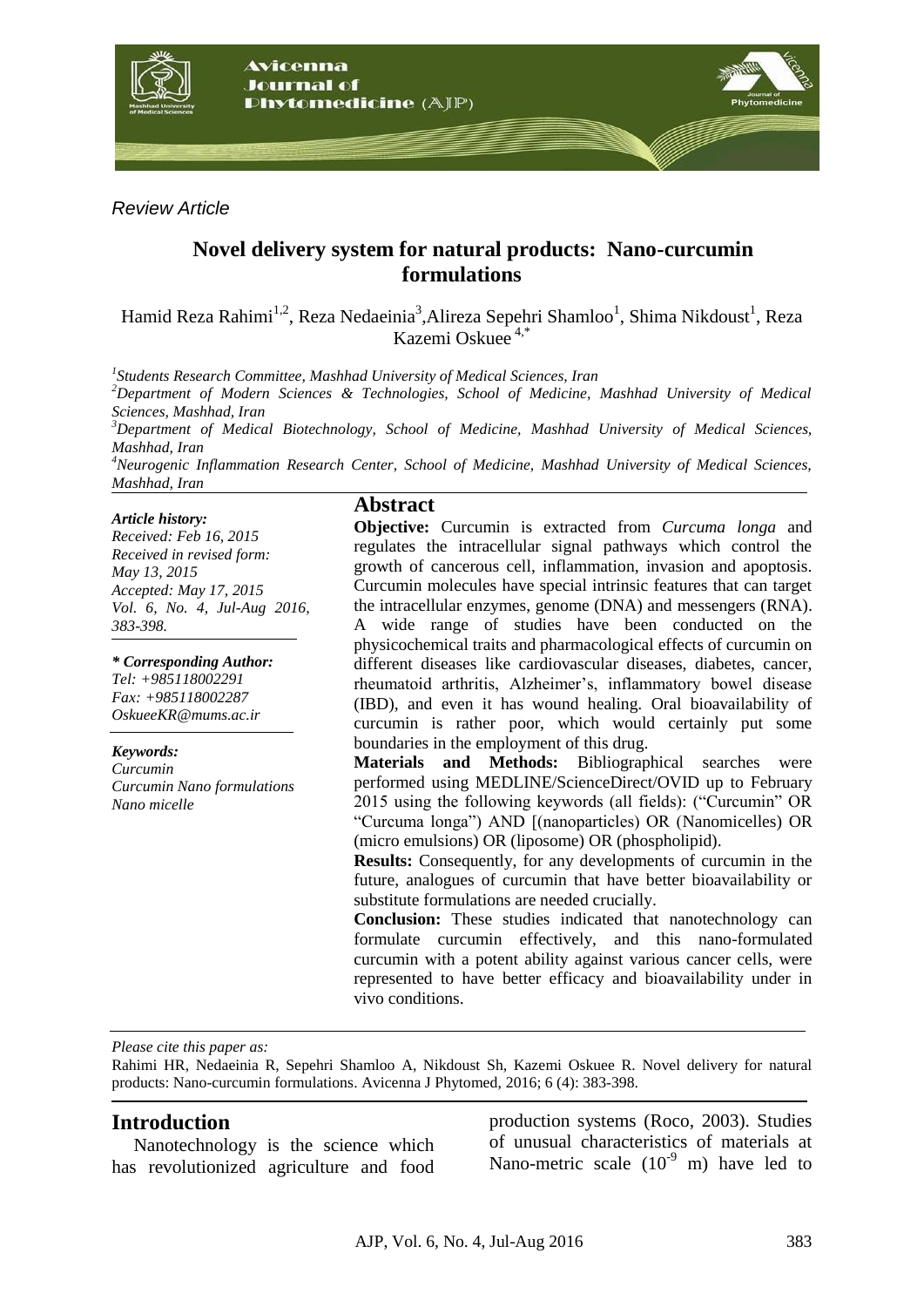their extensive applications in different industries. Nano sciences have been used in different forms since many years ago. These applications have been experiencing an ascending trend since the third and fourth centuries when different metal salts have been used for producing a diversity of colors up to emergence of modern scientific theories by scientists such as Richard Smalley, who primarily produced fullerenes followed by other theories developed by Eric Drexler, who designed molecular engines at non-metric scale (Smalley, 2003). Different polymer generations including ceramics and coatings as the first generation of which were commonplace between 2000 and 2005; the second generation was comprised of active Nano-structures with application of slow-releasing medicines during 2005-2010, and the third generation was composed of Nano-structures such as evolutionary and robotic systems which represent an ensemble of Nano-structures with the same performance, but partial intelligence; these applications were proceeded since 2010 up to now and finally, the fourth generation pertaining the Nano-systems molecular consisted of molecular devices with atomic design having novel functions. The examples include Nanomems which seem to act as the future outlook of Nano-systems (Oskuee et al., 2009). There are two means of building nano devices, one is to etch or mold bigger molecules or materials which are called the top-down approach, and the other is to build them by putting atoms or molecules together, which is called the bottom-up approach (Yih and Wei 2005).

With regard to this introduction, it can be demonstrated that not only applications of nano-systems are expanding in all industries, but also they have created new horizons. From many pharmacokinetic studies, it can be deduced that oral bioavailability of curcumin is rather poor, which would certainly put some boundaries in the employment of this chemical. Consequently, for any

developments of curcumin in future, analogues of curcumin which have better bioavailability or substituted formulations are crucial.

Curcumin could be helpful in the treatment of different diseases such as cancers of pancreas or colon or even multiple myeloma, psoriasis or myelodysplastic syndromes (Goel et al., 2008., Liu et al., 2013). Recently, science is in pursuit of developing and building gears, apparatus or substances that are extremely small to the extent of being the same size as big biomolecular, for instance, enzymes or receptors, which are considered to be 100 to 10,000 times smaller than the human body cells (Gao et al., 2010; He et al., 2010; O'Shea et al., 2010). This field is called Nanotechnology which allows us to produce nano-scale apparatus. These devices, can effortlessly go through blood vessel walls, or even insert themselves into most of body cells when they are smaller than 20 nm or 50 nm, respectively, which makes them a perfect choice for customizable drugs to be used in targeted delivery of ample doses of chemotherapeutic drugs or to deliver therapeutic genes only to affected cancerous cells avoiding any unnecessary involvement or damage of surrounding healthy tissues(Bansal et al., 2011; Pandey et al., 2011; Setthacheewakul et al., 2010)

#### **Therapeutic uses of curcumin**

The origin of the usages of curcumin dates back to about 5000 years ago, which is around the prime time of "science of long life", also known as Ayurveda (Garodia et al., 2007) (Figure 1).



Figure 1. Chemical structure of Curcumin (Rahimi and Oskuee 2014)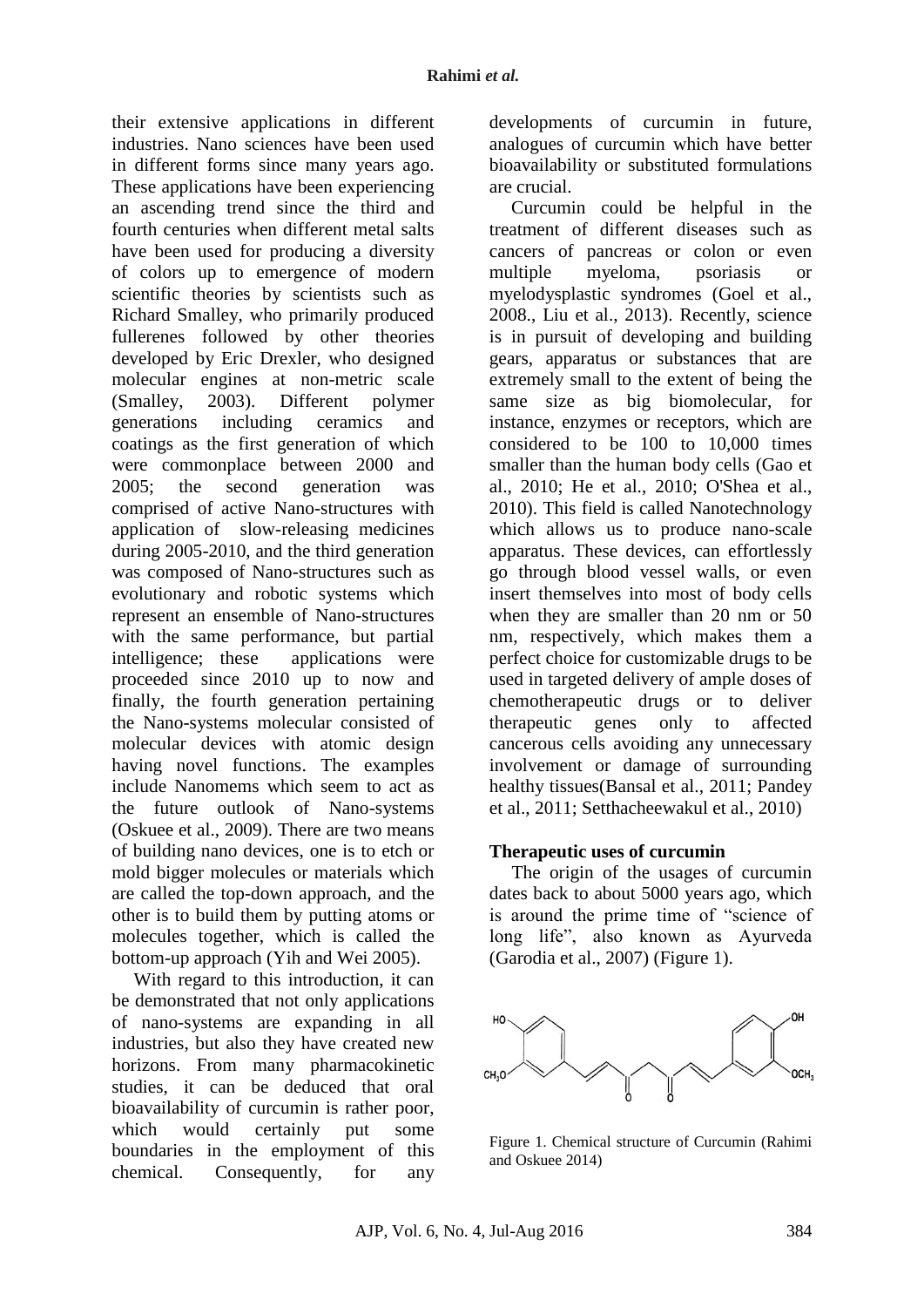It has been found that the yellowish color of turmeric is due to curcumin (Braga et al., 2003). Curcumin was isolated from turmeric about 200 years ago, and in 1910 its structure was discovered, which gives rise to the name diferuloylmethane (Balogun et al.,2003; Soni and Kuttan 1992., Vareed et al., 2008).

Turmeric is found to be useful in various illnesses and disorders and is believed to have many medicinal effects on diseases of pulmonary, gastrointestinal tract and skin disease and can be helpful in the cases of aches and pains, sprains, wounds or even disorders related to liver. In the last few decades many researchers have focused on this matter, proving that curcumin is responsible for most of these effects (Garodia et al., 2007; Liu et al., 2013; Soni and Kuttan, 1992).

Even in countries that are famous for their traditional medicine such as China and India, curcumin which has a hydrophobic polyphenol structure, has been used extensively (Venkatesha et al., 2011). A wide range of studies have been conducted on the physicochemical traits and pharmacological effects of curcumin on different diseases, like cardiovascular diseases, diabetes, cancer, rheumatoid arthritis, Alzheimer's, inflammatory bowel disease (IBD), or even wound healing, due to its minor toxicity(Garodia et al., 2007; Liu et al., 2013; Soni and Kuttan 1992).Curcumin has also been interesting because of many reasons, one of which is its effectiveness as a chemo-preventative agent, and also it is a chemo-/radiosensitizer for tumorous cells, while acts as a chemo-/radio-protector for normal functioning organs (Garodia et al., 2007; Lao et al., 2006; Rushworth et al., 2006; Soni and Kuttan 1992; Yih and Wei 2005).On the other hand, low solubility in water and inadequate oral bioavailability have been the reasons for its restricted use in clinical trials(Kumar et al., 2000; Vareed et al., 2008).

These negative traits can be surpassed by the promising platform of the nanofield and its advantages on the efficiency of delivering anti-cancer drugs (Hansel et al., 2009; Kunnumakkara et al., 2008; Safavy et al., 2007; Yih and Wei 2005). Mustards, spindle poisons, anti-metabolites, alkylating agents, and DNA binders and cutters are chemotherapeutic agents that reduce tumor size while they relatively are not effective in tumors' destruction or prevention of recurrence(Das et al., 2010; Hansel et al., 2009; Mukerjee and Vishwanatha, 2009; Yallapu et al., 2012). One of the problems of repeated application of these agents is chemotherapies resistance (Yih and Wei 2005).

Thus, it is critical to detect some natural products with distinctive properties that eradicate tumor cells and impress the intercellular signals without targeting healthy tissues (Gangwar et al., 2013; Liu et al., 2013).Curcumin is one of the species in the family of Zingiberaceae that is isolated from the rhizomes of *Curcuma longa* Linn, and is a natural polyphenolic phyto-constituent (Kim et al., 2001). Some of curcumin properties such as its poor solubility in neutral or acidic environments and instability under alkaline condition restrict its usage (Tønnesen et al., 2002). Curcumin decomposes into feruloyl methane and ferulic acid in alkaline pH (Rachmawati et al., 2013a; Tønnesen et al., 2002)

In addition to cancers, curcumin can be used as a significant treatment for malaria, cystic fibrosis, Alzheimer's and antiinflammatory diseases (Maheshwari et al., 2006). Targeting the DNA, RNA and intracellular enzymes are due to pleiotropic trait of curcumin molecules which happens consecutively or concurrently (Garodia et al., 2007; Kakarala et al., 2010; Thamake et al., 2011). Exclusively, pleiotropic properties of the curcumin, unlike other chemotherapeutic agents can regulate the nuclear factor-kappaB (NF-kB), mitogen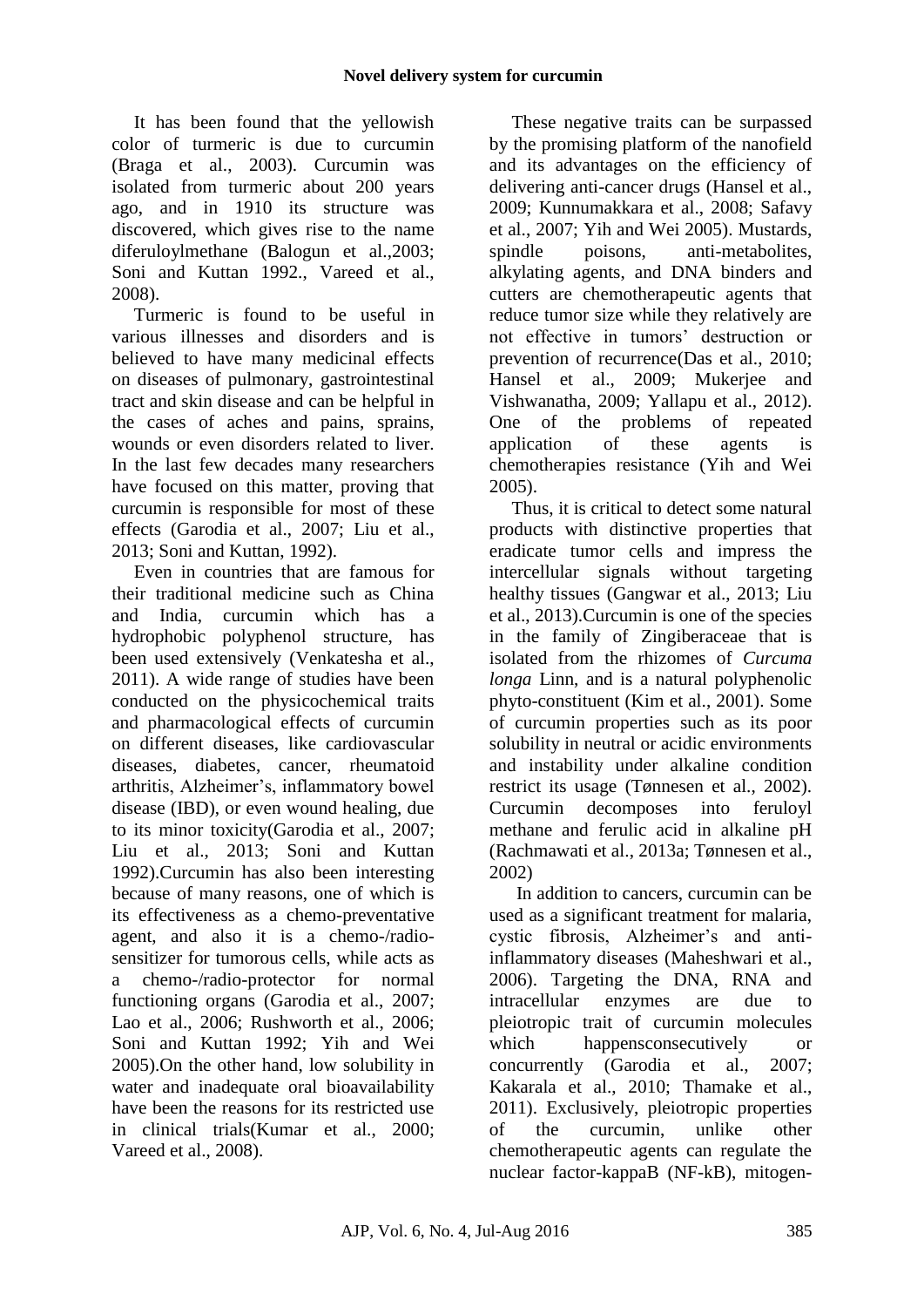activated protein kinase (MAPK), transcription factor activator protein-1 (AP-1), serine/threonine protein kinase (AKT) signaling pathways, nuclear bcatenin signaling and tumor protein 53 (p53) (Garodiaet al., 2007; Hatcher et al., 2008; Venkatesha et al., 2011). It has been indicated that curcumin suppresses the expression of some growth factors like estrogen receptors and epidermal growth receptor which are associated with cancers (Hatcher et al., 2008).Curcumin could down regulate the expression of TNF α, IL-1, IL-6, IL-8, adhesion molecules (ICAM, VCAM), C-reactive protein (Farzadniaet al., 2013; Ganjali et al., 2014; Shamsara et al., 2009).

During the last three decades, there have been consequential developments in discovering the molecular targets in modern biology (Goel et al., 2008; Kakarala et al., 2010). The examination of curcumin on these targets has revealed that curcumin is involved in modulation of several various transcription factors, kinases, growth factors, cytokines, and other enzymes (Kakarala et al., 2010; Thamake et al., 2011; Venkatesha et al., 2011). Since deregulation of inflammation is important in a great number of diseases, it is essentially important to find an effective and safe anti-inflammatory agent in modern medicine. Steroids are probably the most well-known anti-inflammatory agents.

Another important study in the field of nano-formulated curcumin was done by Aggarwal et al in 2007 (Garodia et al., 2007). In a study, curcumin was encapsulated with more than 97.5% potency in PLGA and PEG. It has been proved that nano-formulated curcumin represents more efficacy and faster cellular uptake than free curcumin *in vitro*. Nanoformulated curcumin also had at least the same potential (or was perhaps more potent) as curcumin in suppressing the proliferation of different cancer cell lines and in leukemic cells apoptosis (Garodia et al., 2007). The examination of

electrophoretic gel shift mobility revealed that curcumin nanoparticles were more active than curcumin in suppression of NFkB regulated proteins involved in tissues invasion (MMP-9), angiogenesis (VEGF), and cell proliferation (cyclin D1) and in inhibition of TNF-induced NF-kB activation (Garodiaet al., 2007; Goel et al., 2008).

The NF-E2-related factor 2 (Nrf2) is the transcription factor which is usually available in an inactive state as a result of binding to a cytoskeleton-associated protein Keap1, and redox-dependent stimuli can activate it (Balogunet al., 2003; Pandey et al., 2011). Conversion of the Nrf2–Keap1 interaction makes Nrf2 to translocate to the nucleus, bind to the antioxidant-responsive element (ARE), and begin the transcription of genes coding for detoxifying enzymes and cytoprotective proteins. Cellular antioxidants are activated by the Nrf2/ARE signaling pathway. These antioxidants consist of NADPH quinone oxidoreductase-1 (NQO1), heme oxygenase-1(HO-1), and GSH. A class of electrophilic composition considering curcumin can also trigger this reaction (Balogun et al., 2003; Pandey et al., 2011).

Rushworth et al., have illustrated that ARE-mediated gene expressions are activated by curcumin in human monocytes through upstream of p38, PKC delta, and Nrf2 (Rushworth et al., 2006).

Gastrointestinal glutathione peroxidase (GI-GPx) has been considered as a barrier against hydrogen peroxide absorption and has also been involved in the control of malignant growth and inflammation (Rushworth et al., 2006). The upregulation of the selenoprotein GI-GPx by activating the Nrf2/Keap1 system leads to anti-carcinogenic and anti-inflammatory effect of curcumin (Balogun et al., 2003; Pandey et al., 2011).

This was verified by a major increase in the protein levels of Smad2, p27, Smad4 and decrease of c-Jun by 5 µM conjugate. An increased cytotoxicity in tumor cells is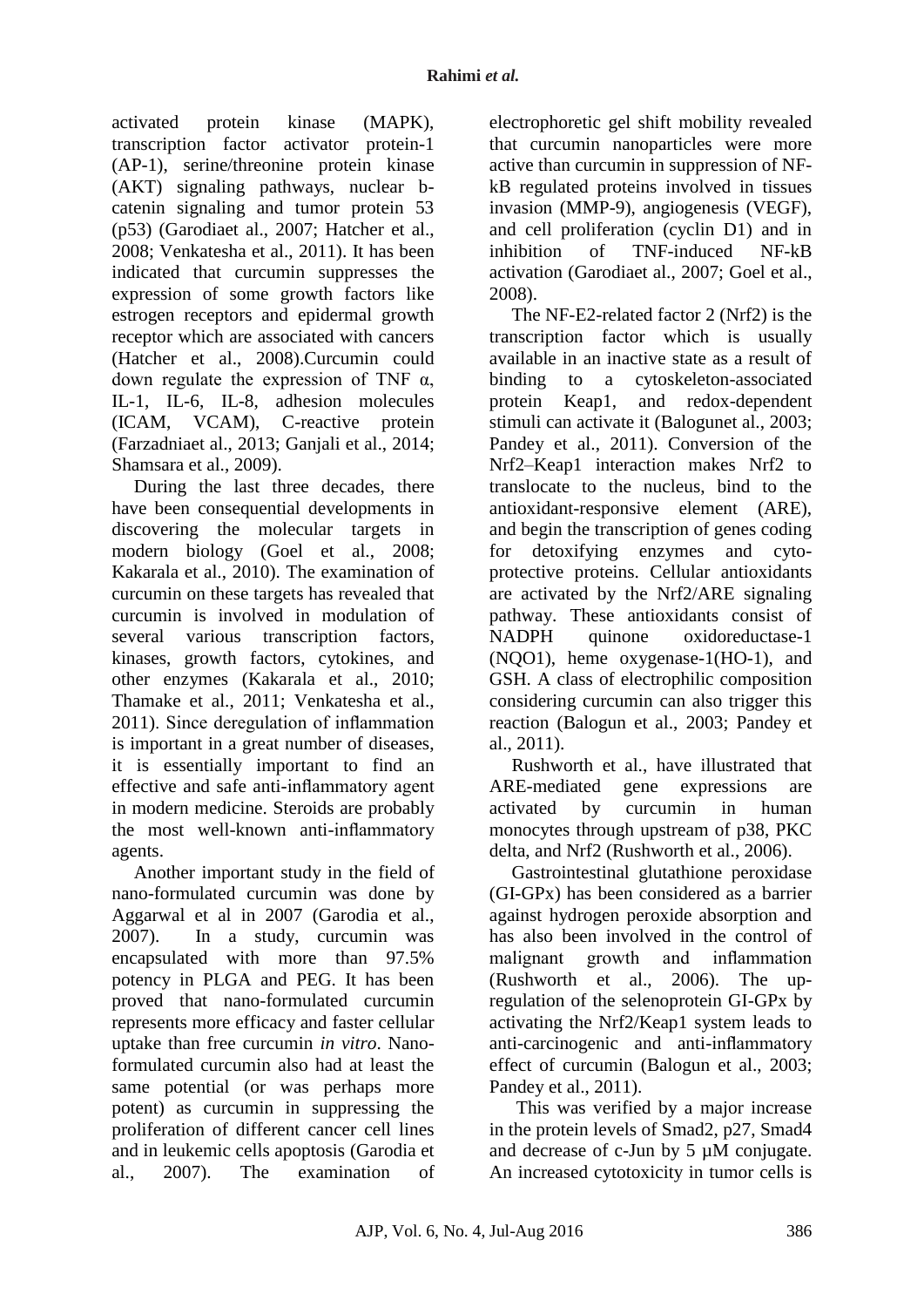obtained by emerging the products of PEG–curcumin (PEG–CUR) nanoconjugates (Safavy et al., 2007).

Molecular weight and the sort of linker chain terminal functionality have an influence on the synergist activity.

## **Curcumin receptors**

Receptors are the molecular structures which bind to a particular substance followed by a specific response. Although any veritable receptors for curcumin are not known, several molecules which bind to curcumin have been detected. These consist of serum albumin, xanthine oxidase, 5-LOX (lipooxygenase), COX-2(cyclooxygenase 2), thioredoxin reductase, IKK (IkB kinase), iron , pglycoprotein, PKA(protein kinase A), GST(glutathione-S–transferase),

PKC(protein kinase C), PhK , cPK, autophosphorylation-activated protein kinase,  $Ca^{2+}$ -dependent protein kinase (CDPK), inositol 1,4,5-triphosphate receptor, pp60csrc tyrosine kinase,  $Ca^{2+}$ -ATPase of sarcoplasmic reticulum, rat river cytochrome p450s, aryl hydrocarbon receptor, Topo II isomerase and glutathione (Shishodia et al., 2005; Wang et al., 2008).Several researchers have tried to enhance the bioavailability, solubility and pharmacokinetic traits of curcumin trough different micro-formulation or nano-formulations (Gangwar et al., 2013; Garodia et al., 2007; He et al., 2010).

On pharmacological assessment, curcumin has specific properties such as anti-oxidant, anti-cancer, antiinflammatory, anti-bacterial, woundhealing, lipid-lowering, and hepatoprotective activities (Bansal et al., 2011; Kunnumakkara et al., 2008; Rachmawati et al., 2013a). In spite of curcumin's therapeutic effects, its efficacy has not yet been proved. Curcumin has noticeable pharmacological effects which can be used for treatment and prevention of various diseases(Bansal et al., 2011). Moreover, as it has been studied inhuman and animal models, the oral consumption of this agent is safe even at high doses (Soni and Kuttan 1992).

## **Curcumin bioavailability**

The poor oral bioavailability of curcumin (1% in rat) is one of the main problems which has limited its application. The gastrointestinal tract slightly absorbs curcumin with the solubility at its maximum level of 11ng/ml in plain aqueous buffer pH5.0 (Anand et al., 2007; Yang et al., 2007). Some factors like Piperine, liposomes, nanoparticles, and phospholipids or modified structure of curcumin analogues can improve the bioavailability of this agent (Anand et al., 2007; Yang et al., 2007).

Curcumin's solubility in water is about 0.0004 mg/ml at pH 7.3 which is really insignificant and also the molecules which are dissolved at this physiological pH are intensely sensitive (Mulik et al., 2010; Yallapu et al., 2012).Low bioavailability of curcuminis demonstrated by several studies inrats, mice and humans(Shaikh et al., 2009). After oral administration of 10 or 12 g/ml of curcumin, only almost 50 ng/ml is detected in serum which has a very low therapeutic effect (Garodia et al., 2007).

Numerous examinations proved that in the presence of an adjuvant like piperine, bioavailability and tissue distribution are improved and deliver the effective agent to the damaged cells to achieve good results (Kakarala et al., 2010; Lao et al., 2006; Pathak and Khandelwal 2008).

Bioavailability improvement, minimizing the degradation during the metabolism of curcumin, and increasing delivery capacity to tumors are the important purposes that could eliminate the limits of curcumin usage. When nanoparticles (NPs) are used as an adjuvant, they can deliver the active curcumin to cancer cells such as solid lipid NPs, polymer NPs, polymeric micelles, Nano/micro emulsions, Nano gels, liposome/phospholipid, self-assemblies, polymer conjugates, etc. (Anand et al.,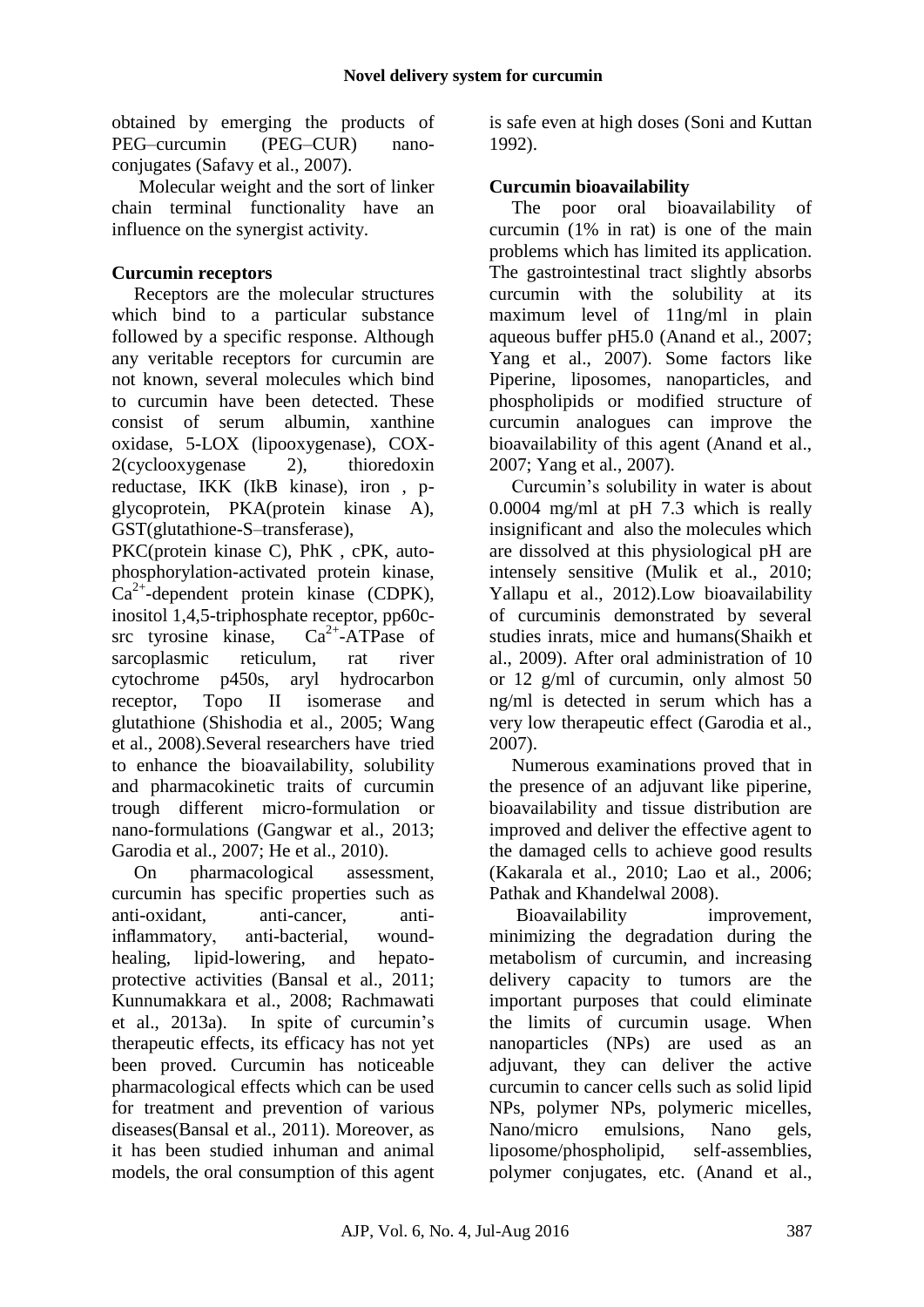2007; Muqbil et al., 2011; Yang et al., 2007).

### **Development of curcumin nanocrystals and conjugates**

In pharmaceutical products, the most effective process for stabilizing and improving bioavailability curcumin are nanocrystal conjugates which have a significant role in treatment of diseases as a potential natural therapeutic agent (Yallapu et al., 2012).

All drugs with low solubility like curcumin can be approached by nanocrystal methods, so this limitation factor for bioavailability or absorption of the agents can be solved. High-pressure homogenization (HPH) and pearl milling are the chief techniques for producing nanocrystal drug, as for curcumin nanocrystal (Jantarat, 2013).

The minimum possible size and physical stability which are crucial factors in stabilization are affected by the ability of stabilizers. Since the dissolution rate of combined nanocrystals decreases, the nanocrystal physical stability gets really acceptable (Rachmawati et al., 2013a).

Throughout the last decade, major progress has happened in the formulation of nanocrystal drugs which is converted to an advanced drug development method resulting in the production of five products on the market, recently (Jantarat 2013). Higher dissolution rate is the significant property of these systems which causes bioavailability improvement after oral consumption (Ravichandran 2013). Successful enhancement of nanocrystal formulation by any synthesis procedures of nanoparticles from molecular or atomic species through chemical reactions or physical assembly depends upon the stabilization process (Rachmawati et al., 2013b). Curcumin crystal arrangement takes 90 min to dissolve in alcohol and water which is a time-dependent process. After this, curcumin crystals aggregate and precipitate the timing (Jantarat 2013; Rachmawati et al., 2013b; Ravichandran

2013). Sodium dodecyl sulfate, Tween 80, pluronic polymers, cetyltrimethylammonium bromide (CTAB) and Triton X-100 are the detergent that arranges micelles at a critical micelle concentration and impress the stabilizing of curcumin molecules. However, cationic micelles are preferred because of their exclusive characteristics including better stability which is provided to curcumin even at raised pH and their medicinal implications (Jantarat 2013; Rachmawati et al., 2013b; Ravichandran 2013). In addition, curcumin by attaching to plasma proteins carriers to other part.

Rachmawati et al. suggested that curcumin nanoparticles enhance the solubility of curcumin by improving bioavailability more than 5 times from simple curcumin powder (Rachmawati et al., 2013b). In this study, high-pressure homogenization method is used for increasing curcumin solubility. Various stabilizers [polyvinyl alcohol (PVA), carboxymethylcellulose sodium salt, D-α tocopheryl polyethylene glycol 1000 succinate (TPGS), polyvinyl pyrrolidone (PVP), sodium dodecyl sulfate (SDS)] exert their effects via different stabilization mechanism. However, the most impressive polymer that stabilizes curcumin nanoparticle is PVP (Rachmawati et al., 2013b).

Compared to other methods, high pressure homogenization (HPH) technique possesses more benefits for producing curcumin nanocrystals (Hatcher et al., 2008; Mukerjee and Vishwanatha 2009; Safavy et al., 2007). This procedure is an appropriate method for diminishing bulk curcumin into nanoparticles. Curcumin crystals are produced under optimized condition which is defined by elevated dispersions, with ten cycles of HPH, and an applied pressure of 150 MPa, at 28ºC temperature (Hatcher et al., 2008; Mukerjee and Vishwanatha 2009; Safavy et al., 2007).

This formulation causes an increase in dissolution rate, saturation solubility and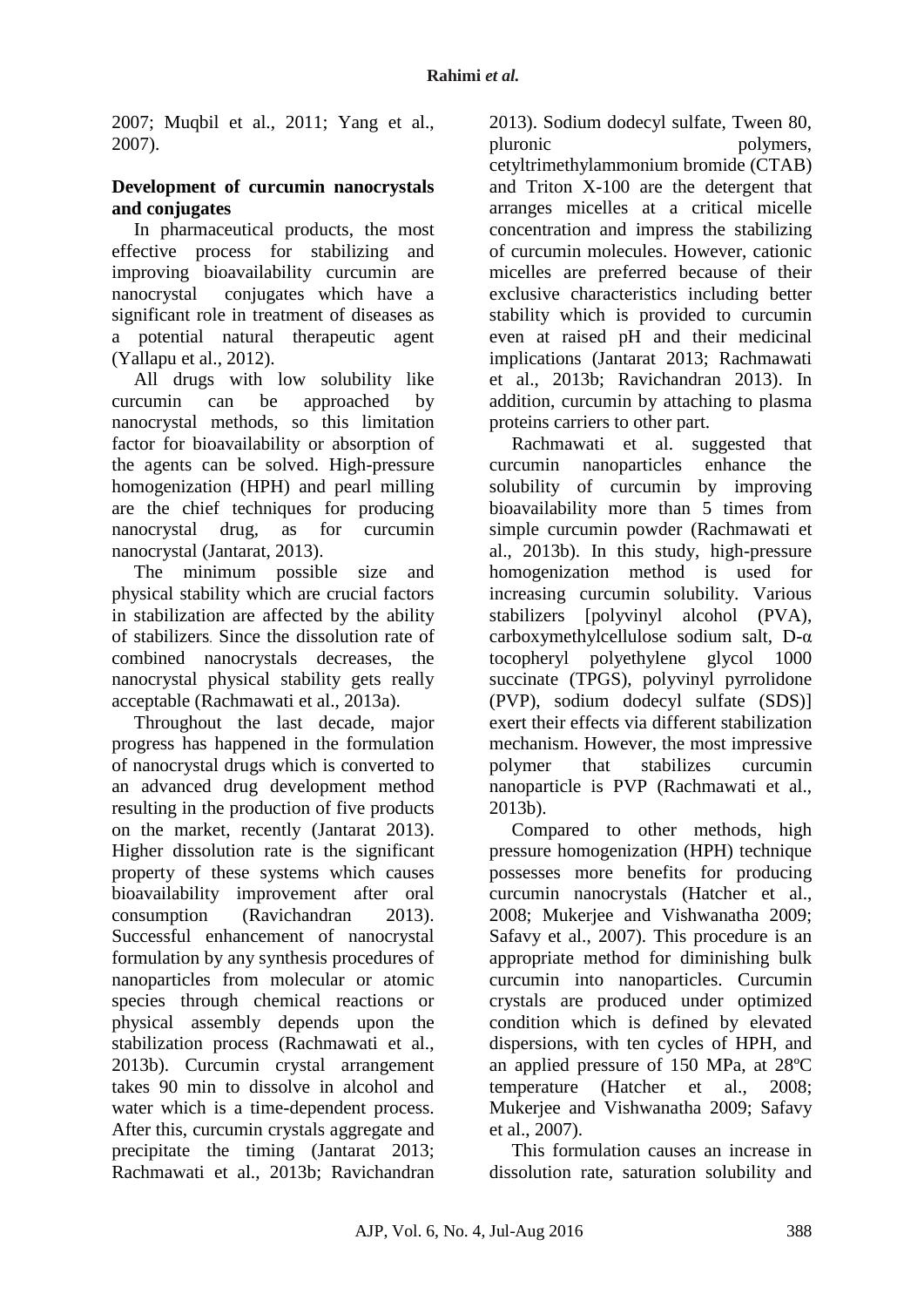stability of nanocrystal-loaded drug capsule (Yallapu et al., 2012). In comparison to commercial product, the dissolution behavior has improved significantly which has been an examined in many experiments (Tsai et al., 2011; Yallapu et al., 2012). The enhanced bioavailability of drugs with poor solubility property is obtained by elevated solubility behavior in nanocrystal drugloaded solid dosage types (Ravichandran 2013; Tsai et al., 2011; Yallapu et al., 2012).

After intravenous administration tomice and rabbits, D-α tocopheryl polyethylene glycol 1000 succinate (TPGS) stabilized curcuminnanosuspension (CUR-NS), crystal formulation has been measured for the curcuminbio-distribution and pharmacokinetics(Tsai et al., 2011; Yallapu et al., 2012).

Curcumin is less bioavailable mostly due to its low aqueous solubility. In this study, Gangwar et al. revealed that curcumin can conjugate with silica nanoparticles enhance ingitssolubility in water and bioavailability (Gao et al., 2010). As technology developed, the loading and conjugation of curcumin could be examined with silica nanoparticles with thermogravimetric analyzer and transmission electron microscope (TEM)(Gao et al., 2010; Tsai et al., 2011; Yallapu et al., 2012). Cytotoxicity analysis represents that synthesized silica-curcumin conjugate operates against both HeLa cell lines and normal fibroblast cell lines. This study demonstrates that the silicacurcumin conjugate has antitumor activity (Gao et al., 2010).

Biomacromolecules can conjugate with potential sites of curcumin which are active methylene groups and two phenolic rings. The nanoscale family represents the conjugate polymer–drug as an alternative treatment (Gangwar et al., 2013; Kumar et al., 2000).

Nucleoside curcumin bioconjugates are designed to obtain high levels of glucuronide and sulfate curcumin

conjugates in healthy human volunteers (Vareed et al., 2008). A recent study based on a luteinizing hormone-releasing hormone (LHRH)–curcumin conjugate synthesized by fluorenylmethoxycarbonyl (Fmoc) solid phase has indicated that anticancer effect in xenograft models of pancreatic cancer has improved(Vareedet al., 2008).

The base label protecting group for amine groups or LHRH is Fmoc (Hansel et al., 2009). Solution phase synthesis by using urethane chemistry developed the curcumin monoester and diesterbioconjugates (Hansel et al., 2009).

In cell culture media, the glycoside formation with curcumin was improved by salicylic acid and methyl jasmonate (curcumin-40, 40- O-beta-Ddigentiobioside) and the solubility of curcumin increased to approximately 0.65 mmol/m (Dubey et al., 2008; Kumar et al., 2000).

Likewise, in the presence of human glutathione S-transferase (GST), canalization of monoglutathionylcurcumin conjugates can be obtained in biological systems (Kaminaga et al., 2003).The excretion of these curcumin conjugates to the intestinal lumen achieved the better biological effects and bioavailability (Usta et al., 2007).

Pandey et al. demonstrated that antioxidant defense system can be regulated by new PEGylated curcumin analogs nuclear factor erythroid-2 related factor 2 (Nrf2) activators can modify inflammatory diseases (Pandey et al., 2011). The expression of Nrf2 in renal epithelial cells is dependent on time and concentration which is stimulated by curcumin (Dubey et al., 2008; Kumar et al., 2000; Pandey et al., 2011; Safavy et al., 2007).This consequence is associated with a considerable increase in hemoxygenase activity and HO-1 protein expression. As a result of higherinactivation of the Nrf2–Keap1 complex, Nrf2 binding to the present ho-1 AREs isincreased, therefore, ho-1 gene activity is stimulated by curcumin(Dubey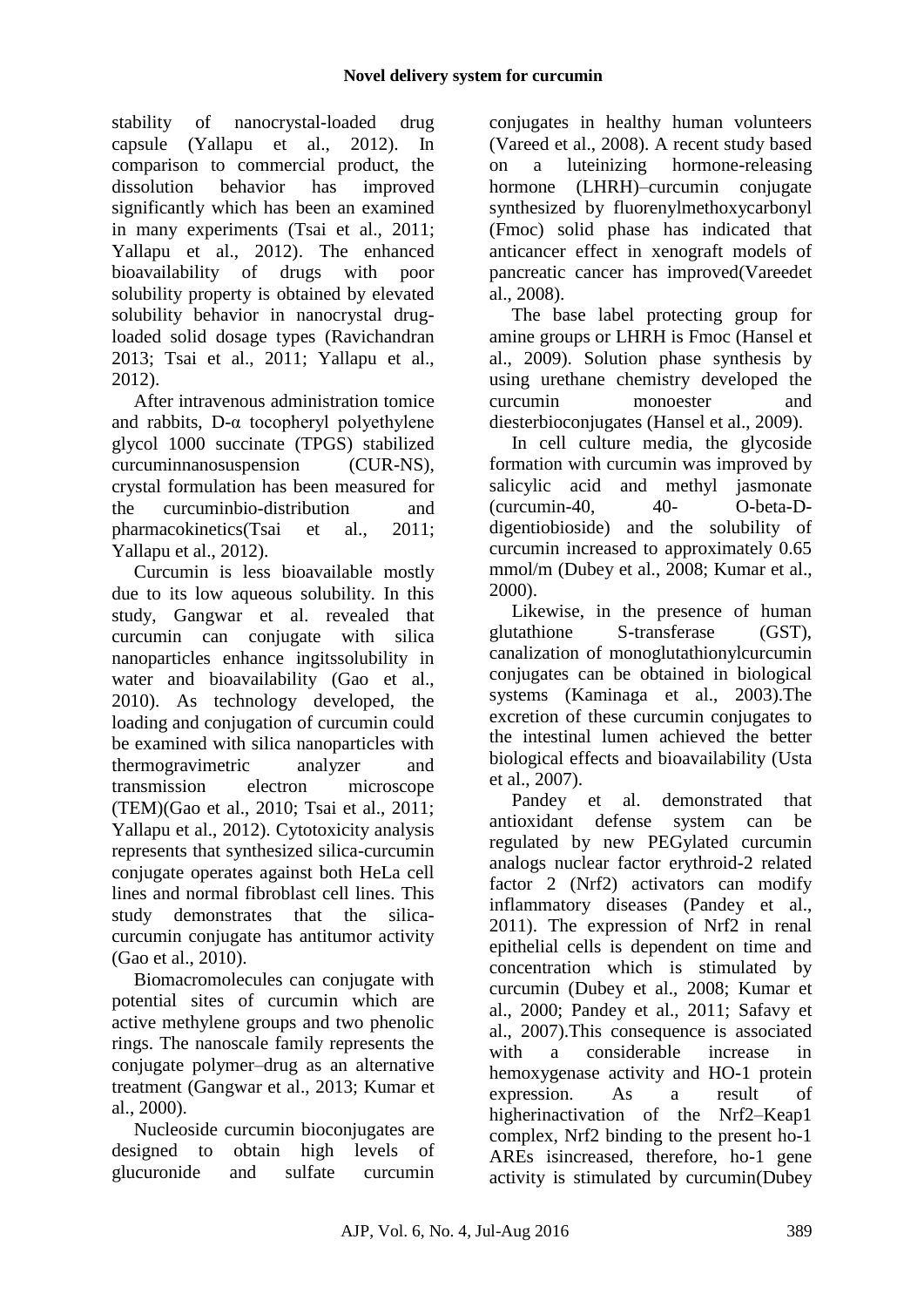et al., 2008; Kumar et al., 2000; Pandey et al., 2011; Safavy et al., 2007).

A cationic poly (vinyl pyrrolidone)– curcumin (PVP–CUR) conjugate formulation with constant particle size and z potential with a pH range of 3–9 has been considered by MTT assay to be more powerful against L929 fibroblast cells over free curcumin(Manju and Sreenivasan 2011). The condensation polymerization of anhydrides and curcumin synthesized the polycatocol–curcumin conjugates (Tang et al., 2010). Intercellular uptake conveyed the polyamine conjugates of curcumin analogs to mitochondria; Simoniet al., 2010).Curcumin molecules directly conjugate to carboxylic acid groups of a hyaluronic acid (HA) polymer and create the nano size micelle in aqueous solution via hydrophobic interactions (Manju and Sreenivasan 2011; Simoni et al., 2010) .

Curcumin was extremely potent in therapeutics almost 13 µg of curcumin in conjugate, which was able to kill 80% of the L929 cells. Some cell-specific surface markers including CD44 can exclusively target the HA–curcumin conjugates (Manju and Sreenivasan 2011). One of the human body's innate carriers for hydrophobic molecules is albumin. Despite a good water solubility, it is easily dissolved in ethanol with these properties it improves the curcumin solubility by a natural pathway (Manju and Sreenivasan 2011; Simoni et al., 2010). By using albumin bound technology, unique curcumin-loaded human serum albumin (HSA) nanoparticles (CCM-HSA-NPs) administered intravenously (Manju and Sreenivasan 2011; Simoni et al., 2010). This type of CCM-HAS-NPS is stronger in both vivo anti-cancer activity and aqueous solubility (300-fold) also has a restricted size range (130-150 nm). Also, 10 or 20 mg/kg of CCM-HSA-NPs can inhibit tumor growth (50% or 66% therapeutic effect) better than curcumin (18% inhibition) in tumor xenograft HCT116 models without inducing toxicity (Liu et al., 2013).

### **Development of curcumin emulsions, phospholipids and micelles formulations**

There are many types of curcumin nano formulations (Table 1). Microemulsions are stable solutions with isotropic nanostructure containing water, oil and surfactant(s) (Liu and Chang 2011; Liu et al., 2011). Intreatment of some skin conditions including psoriasis, scleroderma and skin cancer, curcumin-based microemulsions are used to enhance curcumin delivery through transdermal and local paths. Eucalyptol- based curcuminmicroemulsions have an average curcumin solubility with excessive flux and permeability in comparison with many esteem oil- and oleic acid-based microemulsions (Liu and Chang 2011; Liu et al., 2011).

Nanoemulsion stability intimated a huge surface tension, and thus a significant surface energy (which is the interfacial tension times the surface area)(Liu and Chang 2011; Liu et al., 2011). Although many nano-emulsionsare unstable thermodynamically, they may have high kinetic stability because of their specific size (Liu and Chang 2011; Liu et al., 2011; Yallapu et al., 2012). Since the small creaming rate induced by gravity is lower than the Brownian motion, nanoemulsionsdo not sediment (Liu and Chang 2011; Liu et al., 2011; Yallapu et al., 2012). A perfect reservoir for phytochemicals that need

Transportation and protection is supplied by the internal phases of nanoemulsions (Liu and Chang 2011; Liu et al., 2011; Yallapu et al., 2012). The nano sizes of emulsions show higher stability and bioavailability than the encapsulated phytochemicals. On the whole, either low or high energy emulsifications can prepare the nanoemulsions. The conventional emulsions are in the range of 1 to 100 μm that are much larger than that of nanoemulsions (50 to 200 nm) (Liu and Chang, 2011; Liu et al., 2011; Yallapu et al., 2012).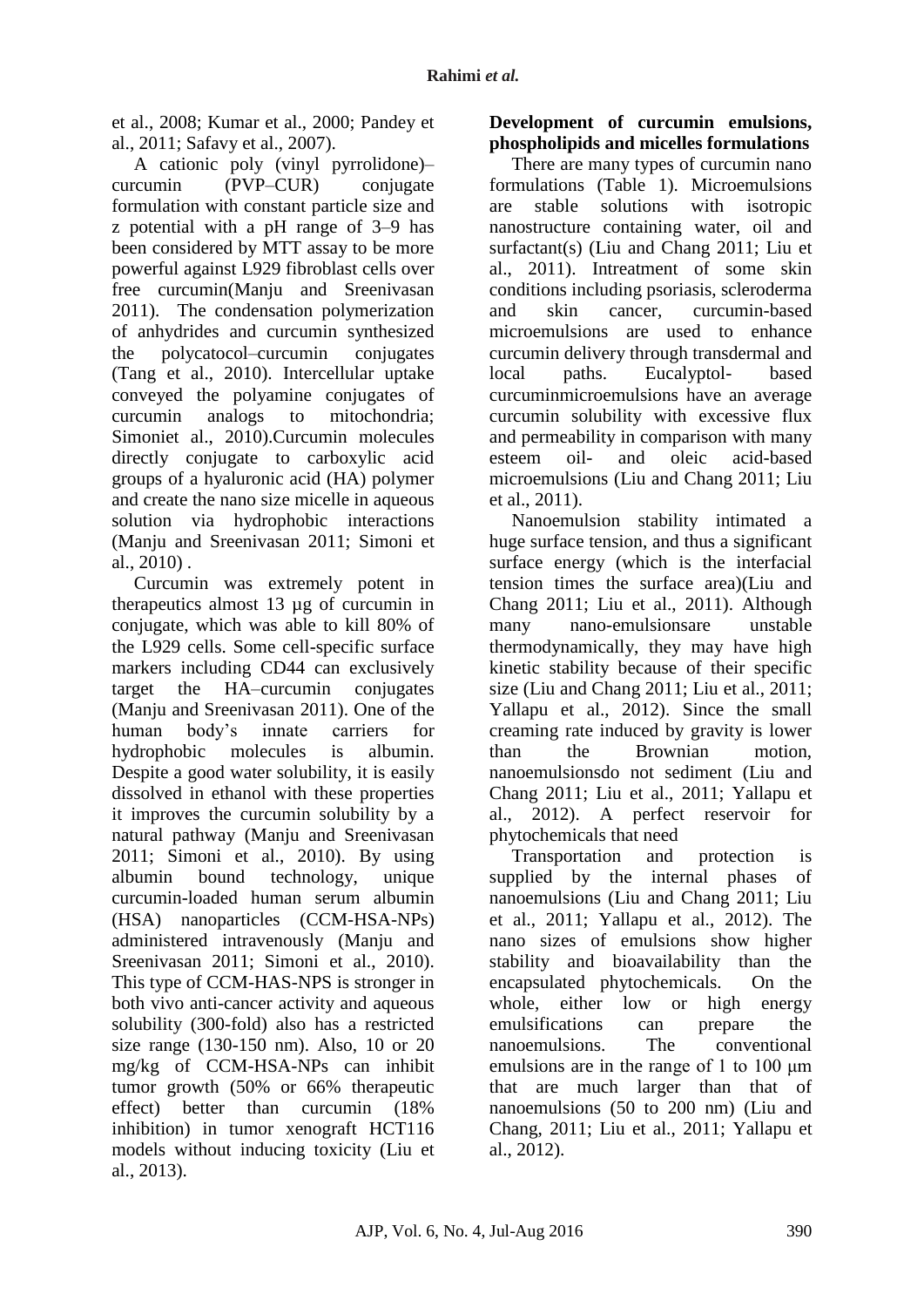#### **Novel delivery system for curcumin**

| Type of<br>nanoparticles | Form                                 | Size(nm)   | <b>Used models</b>                                                         | <b>Methods</b>                           | <b>Results</b>                                                                                                                                                                                                |
|--------------------------|--------------------------------------|------------|----------------------------------------------------------------------------|------------------------------------------|---------------------------------------------------------------------------------------------------------------------------------------------------------------------------------------------------------------|
| Liposome                 | Globular                             | 25-205     | <b>Breast cancer</b><br>Melanoma<br>Renal Ischemia<br>Malaria              | In vitro<br>In vivo<br>(Dog and<br>mice) | Increased solubility, Tissue distribution<br>and stability<br>Enhanced anti tumor and anti angiogenesis<br>effects<br>Showed anti melanoma anti inflammatory<br>and anti malarial effects                     |
| Micelle                  | Spherical                            | 10-100     | Lung tumor<br><b>Breast cancer</b>                                         | In vitro<br>In vivo(mice)                | Increased solubility and bioavailability<br>Improved anti oxidative and anti tumor<br>effects<br>Prolong circulation time<br>Enhanced fluorescence effects                                                    |
| <b>Noisome</b>           | Lamellar                             | 190-1140   | Albino rat skin<br>Cancerous cells                                         | In vitro<br>In vivo(Snake<br>and mice)   | Increased skin penetration<br>Prolonged delivery system<br>Anti Infection and Anti cancer effects<br>Enhanced fluorescence intensity                                                                          |
| Cyclodextrin             | Cyclic                               | 150-500    | <b>Bowel</b> disease<br>Breast, Lung,<br>pancreatic and prostate<br>cancer | In vitro<br>In vivo(mice)                | Improved solubility<br>Enhanced anti proliferative effects<br>Increased anti cancer and anti<br>inflammatory effects<br>Developed bioavailability                                                             |
| <b>Dedrimer</b>          | Globular<br>Polymer                  | $15 - 150$ | <b>Breast cancer</b><br>Colon cancer                                       | In vitro<br>In vivo(mice)                | Improved stability<br>Increased anti tumor and anti proliferative<br>effects                                                                                                                                  |
| <b>Nanogel</b>           | Cross-linked<br>polymer<br>network   | 10-200     | Melanoma<br>Breast and pancreatic<br>cancer cells                          | In vitro                                 | Increased solubility<br>Enhanced fluorescence effects<br>Developed bioavailability<br>Improved anti cancer effects<br>Get better controlled released<br>Prolonged half-life<br>Enhanced treatment of melanoma |
| Chitosan                 | Linear<br>polysaccharide<br>composed | 100-250    | Wound<br>Melanoma tumors                                                   | In vitro<br>In vivo<br>(rat and mice)    | Improved chemical stability<br>Showed wound healing effects<br>Increased anti tumor effects<br>Improved antioxidant effects<br>Prolonged blood circulation                                                    |
| Gold                     | Globular                             | 200-250    | Cancerous cells                                                            | In vitro                                 | Improved solubility<br>Enhanced anti oxidative and anti cancer<br>effects                                                                                                                                     |
| Silver                   | Film layer                           | ~15        | Infection<br>Skin wounds                                                   | In vitro                                 | Showed anti microbial effects<br>Improved wound healing<br>Increased antiviral and anti cancer effects                                                                                                        |
| Solid lipid              | Spherical                            | 50-1000    | Cerebral ischemia<br>Colitis<br>Allergy<br><b>Breast cancer</b>            | In vitro<br>In vivo<br>(rat and mice)    | Prolonged blood circulation<br>Increased anti inflammatory effects<br>Improved brain delivery                                                                                                                 |

#### Table 1. Summarized some types of Curcumin nanoparticles

Nanoemulsion bioavailability, preparation, and features have been considered, wherein curcumin nanoemulsions inhibit 85% of TPAinduced mouse ear inflammation and inhibit the expression of cyclin D1, while compared to the conventional DBM emulsion, dibenzoylmethane (DBM) nanoemulsion shows approximately 3 folds increase in oral bioavailability(Liu and Chang 2011; Liu et al., 2011; Yallapu et al., 2012). Biopolymer micelles have indicated extremely improved water solubility/dispensability and *in vitro* antitumor activity of phytochemicals (He et al., 2010).

Curcumin with characteristics including stable self-emulsifying liquid formulations, approximately 99% curcumin loading and particles size of about 30 nm have been developed (Setthacheewakul et al., 2010). These studies proposed the effective strategies which were obtained by the new self-microemulsifying systems in liquid and pellet form for the formulation of lipophilic compounds with low solubility and poor oral bioavailability (Setthacheewakul et al., 2010). The examination of these formulations in male Wistar-strain rats revealed that they have a 10 to 14-folds greater absorption compared to the same oral dose of free curcumin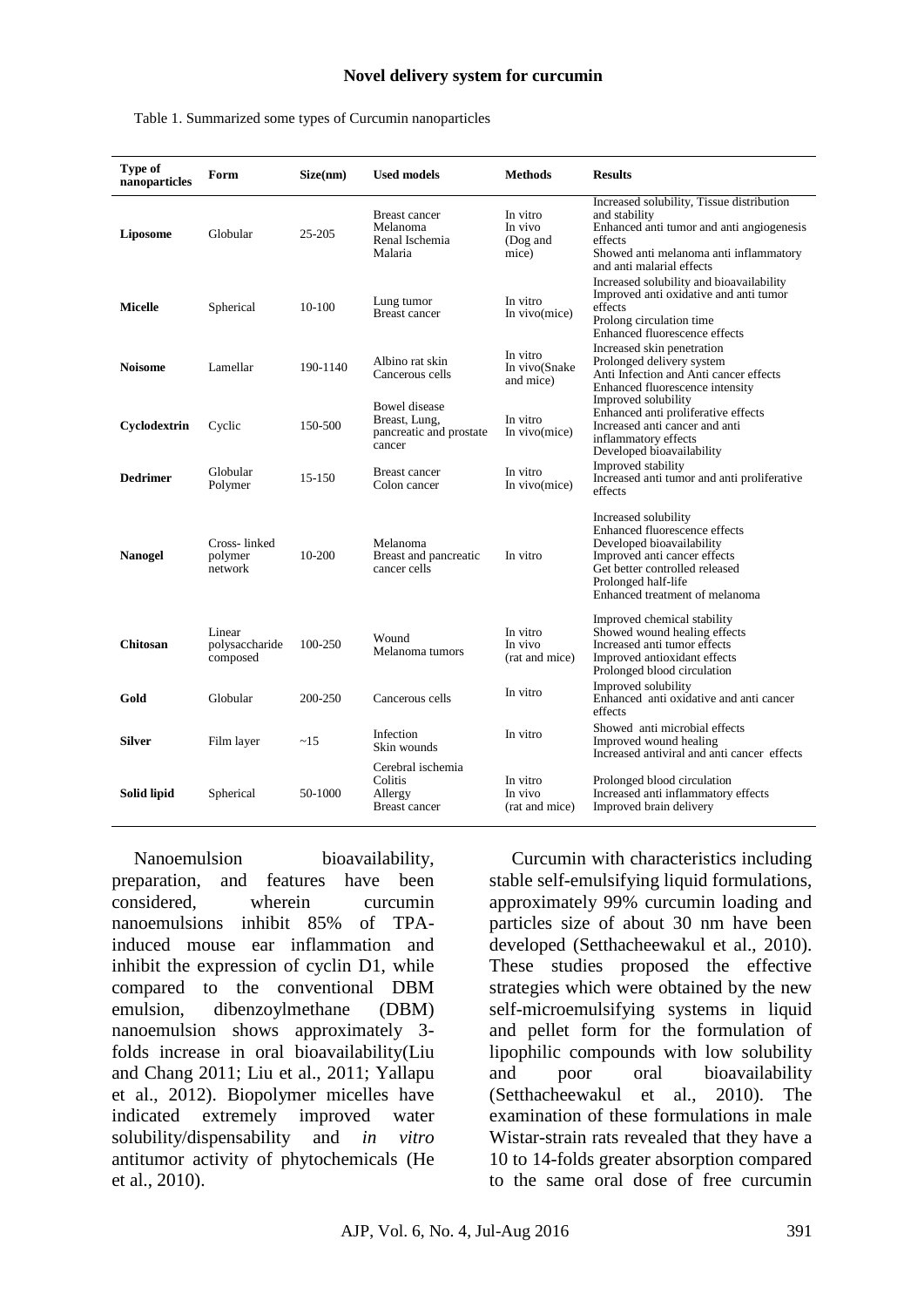(oral treatment of 50 mg/kg) (Setthacheewakul et al., 2010).

Moreover, the other compositions that increase curcumin absorption in rats after oral consumption are curcumin– phospholipid complexes or curcumin– phosphatidylcholine complexes (Belcaro et al., 2010).Curcumin levels in the liver and plasma werealmost5-folds higher ascompared to the control animals (Esmaili et al., 2011).

Tiyaboonchai et al indicated that a solid lipid nanoparticle (SLN) was spherical in shape and was characterized with the diameter of 10 to 1000 nanometers (Tiyaboonchai et al., 2007). SLNs can improve curcumin stability and solubilize it with a solid lipid core matrix (Tiyaboonchai et al., 2007). Lyophilized curcuminoids-loaded SLNs are considered to be spherical with a polydispersity index of 0.4 and an average particle size of 450nm. Curcuminoids possess the incorporation efficacy of up to 70% (w/w) (Tiyaboonchaiet al., 2007). This experiment demonstrated the improvement of curcuminoids stability. SLNs werestored in the dark (in the absence of sunlight) for 6 months, then it was shown that the percentages of the remaining curcumin, demethoxycurcumin and bisdemethoxycurcumin were approximately 91%, 88%, and 96%, respectively (Liu et al., 2013; Tiyaboonchai et al., 2007). Another assay has used the micro-emulsification technique to prepare curcumin-loaded solid lipid nanoparticles (C-SLNs) with a mean particle size of 135nm and an overall drug entrapment of 92.33±1.63%. The particles were generally spherical, with high drug content of 81.9% drug loading (Kakkar et al., 2011). Considerable progress (at  $p<0.05$ ) in bioavailability was revealed compared to the free curcumin by *in vivo* pharmacokinetics (39 times at 50 mg/kg; 155 times at 1mg/kg; and, 59 times at 12.5 mg/kg, and 32 times at 25mg/kg) (Kakkaret al., 2011).

Raveendran et al. recommended that curcumin-loaded micelles are prepared based on amphiphilic Pluronic/Polycaprolactone (Pluronic/PCL) block copolymers (Ravindran et al., 2009). This nano-preparation with the size smaller than200 nm was enhancing curcumin's water solubility; in addition, its encapsulation efficiency was between 72.1%-96.6 % (Ravindran et al., 2009). Colorectal adenocarcinoma cells demonstrated the cellular uptake of the curcumin-loaded micelles and *in vitro* cytotoxicity (Ravindran et al., 2009).

Nanomicelles containing curcumin is a registered curcumin product (SinaCurcumin® ) for oral use which has been developed in Nanotechnology Research Center of Mashhad University of Medical Science and marketed by Exir Nano SinaCompany in Tehran-Iran. Each soft gel of SinaCurcumin® contains 80 mg of curcumin as a nano micelle. These nanomicelles are prepared from GRAS (generally recognized as safe) pharmaceutical excipients and C3-complex form of curcumin. The percentage of encapsulation of curcumin in this nano micelle is near to 100% and their sizes are around 10 nm. SinaCurcumin® has a significantly higher bioavailability after oral use compared to a simple powder form of curcumin with the following mechanisms.

An intact layer of water is on the surface of intestinal epithelial cells (unstirred water layer), so any medication should pass this barrier (Smithson et al., 1981), this is a great barrier for a lipophilic molecule such as curcumin. Bile salts help the absorption of many kinds of molecules like fat-soluble vitamins, lipids, fatty acids, cholesterol, etc. (Howles, 2010).

After oral administration, the soft gels of SinaCurcumin® open and pass through the small intestine in less than 15 minutes in the stomach. These nano micelles after reaching the small intestinecould bedissolved in unstirred water layer. Although curcumin is insoluble in water, it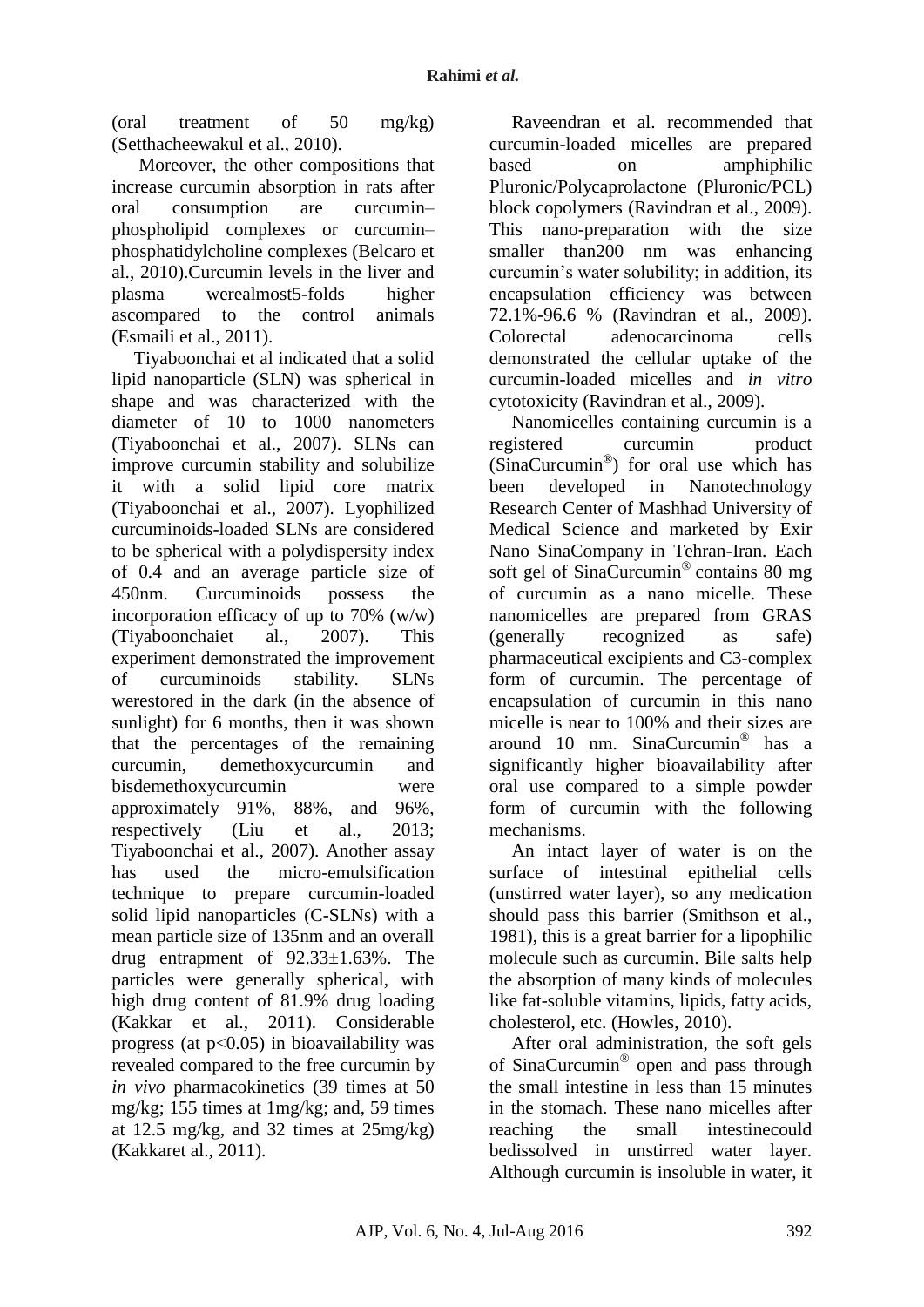could be water-soluble as nano micelles and absorbed in GI tract.

### **Development of curcumin-encapsulated as NPs**

In production of various biomedical devices, poly (lactic-co-glycolic acid) (PLGA) with biocompatibility and biodegradability properties is an excellent choice (Mukerjee and Vishwanatha 2009; Thamake et al., 2011). Several types of curcumin-encapsulated PLGA NPs have been discovered as a safe carrier (Mukerjee and Vishwanatha 2009) (Table 1). A simple solid–oil–water solvent evaporation technique has been used for the preparation of PLGA NP for curcumin encapsulation sonication time and the surfactant concentration can also be controlled by the particle size (Mukerjee and Vishwanatha 2009). Therefore, the solvent evaporation method can regulate the curcumin-encapsulated PLGA NPs via a lower particle size, improved intracellular uptake and antibody conjugation characteristics (Mukerjee and Vishwanatha 2009; Thamake et al., 2011).

Surface functionalization of curcuminloaded PLGA NPs by a bis (sulfosuccinimidyl) suberate (BS3) can conjugate the annexin A2 and induce an effective target therapy of curcumin to annexin A2- positive MDA-MB-231 tumor cells(Thamake et al., 2011). Furthermore, in another study, two poly (lactide-coglycolide) (PLGA) combinations of curcumin nanoparticle formulations were compared (50:50 and 75:25 lactide: glycolide ratio) and the result revealed that nano-curcumin 50:50 formulation is more efficient from many aspects including it releases curcumin faster in molecular dispersion form, it possesses the smaller size with higher encapsulation efficiency, and in aqueous media, it has better anticancer activity (Mukerjee and Vishwanatha 2009; Thamake et al., 2011).

Das et al., represented three biocompatible nanoparticles — chitosan

(CS), pluronic, alginate (ALG)—by ionotropic pre-gelation followed by polycationic cross-linking (Das et al., 2010). Toimprovethe solubility of curcumin in the ALG-CS NPs used Pluronic F127. ALG-CS-PF127 composite NPs could be deemed as a potential agent in the delivery of nanoformulated hydrophobic drugs to tumor cells (Das et al., 2010). All these composite NPs namely ALG, CS, and PF127 —have been reported to be biocompatible (Das et al., 2010). Again, ALG and CS are biodegradable, while PF127 is a US Food and Drug Administration which is the appropriate polymer for drug delivery because of its nontoxicity (Das et al., 2010).

Liposomes contain artificial phospholipid vesicles that can protect drugs from external stimuli, and have some important features such as biological safety and biocompatibility. It has been shown that dissolving complexing or mixing curcumin with various types of phospholipids can enhance its absorption capacity. Souet al., have illustrated that a curcumin lipid formulation has been prepared successfully by using an anionic amphiphile, 1,2-dimyristoyl-sn-glycero-3 phosphocholine (DMPC), N-(3-carboxy-1 oxopropyl)-,1,5-dihexadecyl ester (SA) ,and L-glutamic acid (Souet al., 2008). After administration of this formulation intravenously torats, no acute response in blood cells circulation observed, and a large amount of the curcumin was accumulated in spleen tissues and bone marrow (Sou et al., 2008).

For the purpose of intravenous administration, Li et al., encapsulated curcumin in a liposomal delivery system, and using human pancreatic carcinoma cells, they studied *in vivo* and *in vitro* effects of this composite on proliferation, signaling, apoptosis and angiogenesis (Li et al., 2005). NF-kB was generally active in all human pancreatic carcinoma cell lines evaluated (Li et al., 2005). Electrophoretic mobility gel shift assay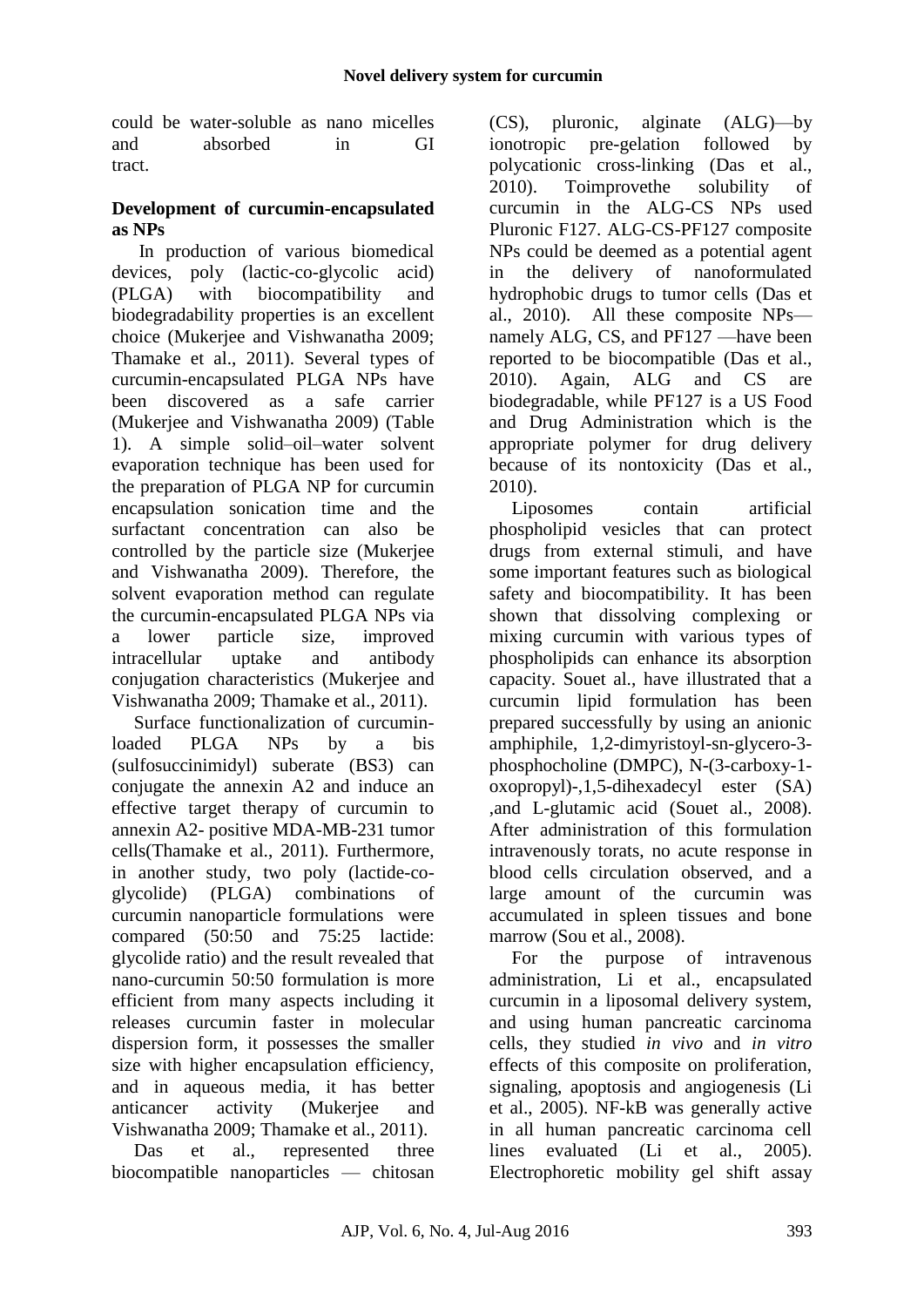proved that liposomal curcumin persistently suppressed NF-kB binding and decreased the expression of NF-kBregulated gene products which have been involved in tumor invasiveness or growth (including interleukin-8 [Enzyme-linked immunoassay] and cyclooxygenase- 2 [Immunoblot])(Li et al., 2005). These *in vitro* changes totally appertained to concentration and time-dependent antiproliferative activity (3-[4,5 dimethylthiazol-2-yl]2,5-

diphenyltetrazolium bromide assay [MTT assay]) and pro-apoptotic effects (Annexin V/Propidium iodide staining fluorescence activated cell sorting] and polyadenosine-5-diphosphate-ribose-polymerase

cleavage)(Li et al., 2005). Liposomal curcumin had an equal or better activity than that of free curcumin at the same concentration. *In vivo*, the angiogenesis of the tumor and pancreatic carcinoma growth in murine xenograft models were suppressed by curcumin (Li et al., 2005). On the other side, *in vitro* liposomal curcumin induced apoptosis of human pancreatic cells, down-regulated the NFkB machinery, and suppressed growth (Anand et al., 2007; Li et al., 2005). *In vivo*, the anti-angiogenesis and anti-tumor effects were the base of experiments that wereassociated with this nontoxic phytochemical encapsulated in liposomes for systemic delivery in order to treat pancreatic carcinoma (Li et al., 2005; Takahashi et al., 2009). Overall, this study indicates that both liposomal and free curcumin have the same potential to suppress COX-2, NF-κB activity, and IL-8 expression, as well as survival or cell proliferation of pancreatic carcinoma cells (Li et al., 2005). *In vivo*, liposomal curcumin has a potent anti-angiogenic response and these effects are accompanied by growth inhibition of pancreatic cell in murine xenograft models (Li et al., 2005). After the administration of maximum dosage to mice, no obvious host toxicity is attained (Li et al., 2005). In conclusion, observations recommended

that liposomal curcumin should be examined in the clinical setting (Li et al., 2005; Takahashi et al., 2009).

Curcumin-loaded PLGA is designed by Tsai et al. Moreover; they proved that the retention time values of the hippocampus and the cerebral cortex were elevated to approximately 1.8- and 2.0-folds, respectively (Tsai et al., 2011). In addition, the half-life of curcumin in the hippocampus considerably increased from 7.56 to 16.7 min, likewise in cerebral cortex from 2.32 to 19.9 min (Tsai et al., 2011). This nano formulation causes slight growth in the levels of curcumin plasma (Tsai et al., 2011). The other biocompatible nano formulations which can be used for intravenous, oral, and controlled-delivery purposes are based on dextran sulfate–chitosan (Tsai et al., 2011).

Co-encapsulation of curcumin and doxorubicin in polymer NPs can be used for effective treatment of multidrug resistant cancer cells (K-562 cells)(Tsai et al., 2011). Down-regulation of MDR1 and BCL-2 expression and inhibition of nuclear efflux mechanism were performed by primary curcumin released from NPs (Tsai et al., 2011). Subsequently, cancer cell death was stimulated by the release of doxorubicin. This CUR–RUB complex possesses anti-cancer effect against the human breast, pancreatic, and colon cancer cell lines (Tsai et al., 2011). Additionally, it indicated that any degradation did not occur by stability under physiological conditions, and also no precipitation or clusters were observed (Tsai et al., 2011).

A cyclodextrin–curcumin self-assembly has presented much influence over curcumin in up-regulation of death receptors (DR4 and DR5) in KBM-5 tumor cells and inhibiting tumor necrosis factor (TNF)-induced expression of NF-kB regulated genes (VEGF, MMP-9 and cyclin D1)(Tsai et al., 2011).

Although there was not any proof in a 40-patient cohort that curcumin increased CD4 counts or reduced viral load, it has been considered as an antiviral agent for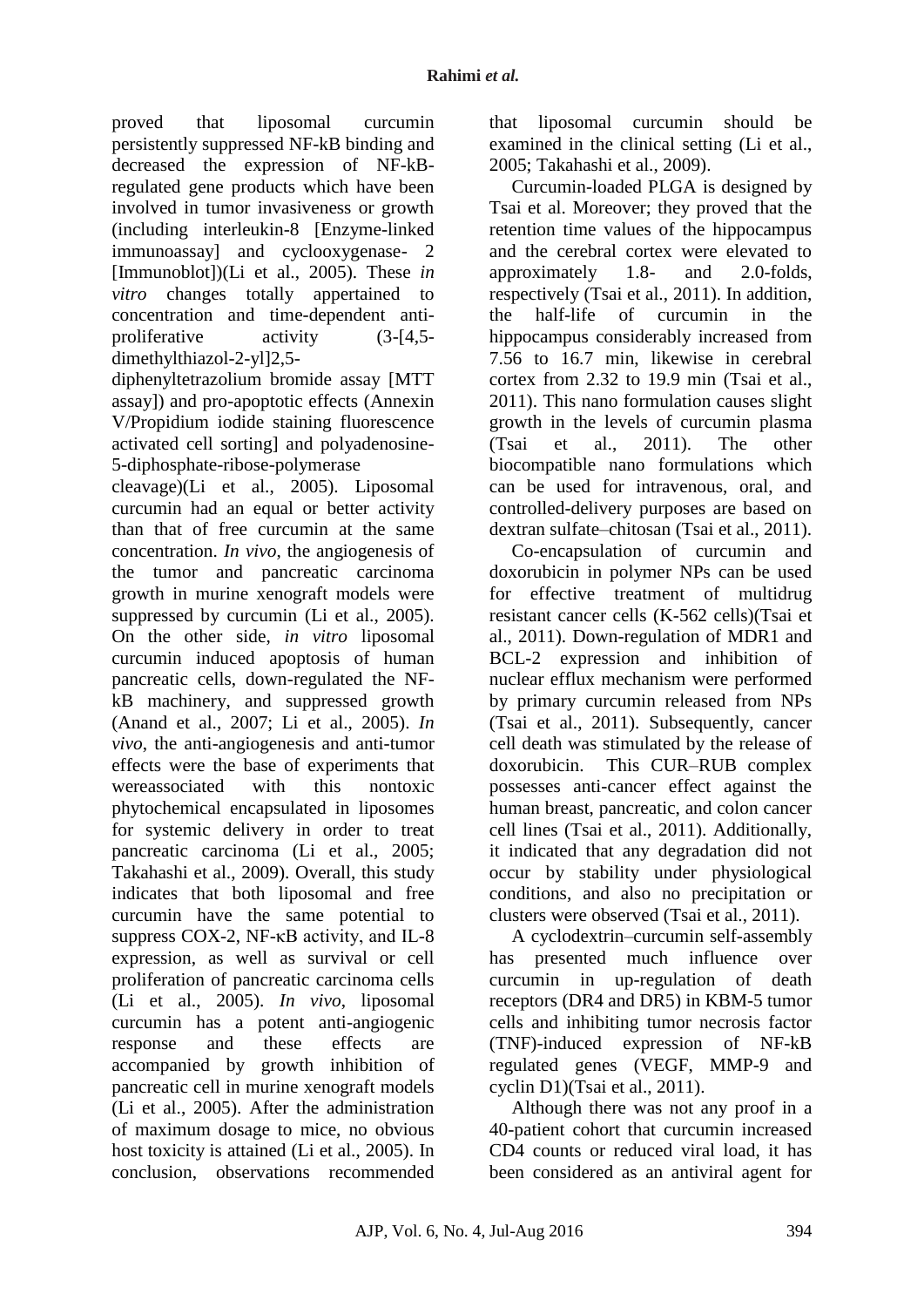human immune-deficiency virus (HIV)(Tsai et al., 2011).

In a study, 10 healthy volunteers received 500 mg of curcumin per day for 7 days, and then the efficacy of curcumin in decreasing the serum levels of lipid peroxides and cholesterol was investigated (Hsu and Cheng 2007).

An increase in high-density lipoprotein cholesterol (29%), a major reduction in the level of serum lipid peroxides (33%) and total serum cholesterol (11.63%) was reported (Soni and Kuttan 1992).

In former clinical studies, curcumin preparations and combinations were heterogeneous making the comparison of the results from different studies difficult (Liu et al., 2013). Therefore, for future clinical studies, it is essential to use pure curcumin manufactured by a standardized method.

## **Conclusions**

Although curcumin nanoparticles have numerous benefits in drug therapy, but one of the main problems is that the drugs are delivered to the healthy tissues around the tumor cell, as well as the cancer cells. Therefore, it is required to conduct a research for targeted drug delivery. Also, its recognition is evaluated in clinical examinations such as cancer.

For obtaining a better-targeted therapeutic method, it is required that the future studies combine curcumin delivery with other first-line anti-tumor chemotherapeutic agents or imaging-, contrast-, antibody- or peptide targeted delivery. To demonstrate the anti-cancer effect of curcumin, most of the studies were restricted to the small animal or *in vitro* studies. These studies indicated that nanotechnology can formulate curcumin effectively, and this nanoformulated curcumin with a potent ability against various cancer cells, were represented to have better efficacy and bioavailability under *in vivo* conditions. However, it is crucial to study more to take the research into clinical practice. Additionally, more

studies are required to investigate the toxicity and efficacy of curcumin NP formulations in both large and small group of patients, also in patients with cancer in phase I or II clinical experiments. These studies would compare the free curcumin and curcumin NP formulations in terms of anti-cancer efficiency, and suggest whether it is possible to use curcumin NP formulations as a useful treatment for cancer.

### **Acknowledgements**

Mashhad University of Medical Science Research Council supported this research. This paper was prepared based on data from PhD thesis of Hamid Reza Rahimi, MD, the PhD candidate of the Molecular Medicine of Mashhad University of Medical Science, Mashhad, Iran.

## **Conflicts of interest**

The authors has nothing to disclose

# **References**

- Anand P, Kunnumakkara AB, Newman RA, Aggarwal BB.2007. Bioavailability of curcumin: problems and promises. Mole Pharma, 4:807-818
- Balogun E, Hoque M, Gong P, Killeen E,Green C, Roberta A, Jawed M.2003. Curcumin activates the haem oxygenase-1 gene via regulation of Nrf2 and the antioxidant-responsive element. Biochem J, 371:887-895
- Bansal SS, Goel M, Aqil F, Vadhanam MV, Gupta RC.2011. Advanced drug delivery systems of curcumin for cancer chemoprevention. Cancer Prev Res, 4:1158-1171
- Belcaro G, Cesarone MR, Dugall M, Pellegrini L, Ledda A, Grossi MG, Togni S, Appendino G. 2010. Efficacy and safety of Meriva (R), a curcuminphosphatidylcholine complex, during extended administration in osteoarthritis patients. Altern Med Rev, 15:337-344
- Braga ME, Leal PF, Carvalho JE, Meireles MAA.2003. Comparison of yield, composition, and antioxidant activity of turmeric (Curcuma longa L.) extracts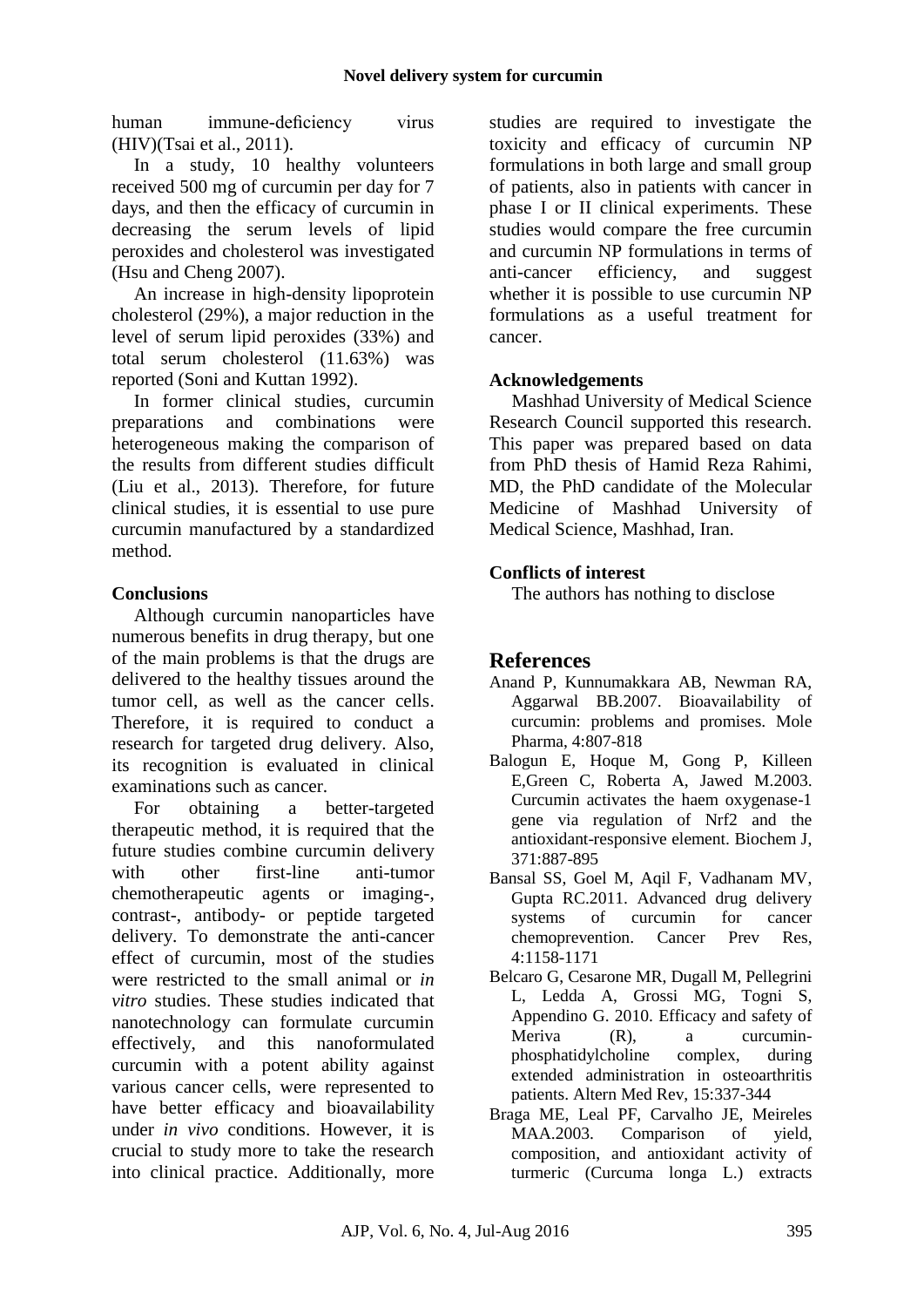obtained using various techniques. J Agric Food Chem, 51:6604-6611

- Das RK, Kasoju N, Bora U. 2010. Encapsulation of curcumin in alginatechitosan-pluronic composite nanoparticles for delivery to cancer cells. Nanomedicine, 6:153-160
- Dubey SK, Sharma AK, Narain U, Misra K, Pati U. 2008. Design, synthesis and characterization of some bioactive conjugates of curcumin with glycine, glutamic acid, valine and demethylenated piperic acid and study of their antimicrobial and antiproliferative properties. Eur J Med Chem, 43:1837-46
- Esmaili M, Ghaffari SM, Moosavi-Movahedi Z, et al. 2011. Beta casein-micelle as a nano vehicle for solubility enhancement of curcumin; food industry application. LWT-Food Sci Tech, 44:2166-2172
- Farzadnia M, Ayatollahi H, Hasan-Zade M, Rahimi HR. 2013. A Comparative Study of Serum Level of Vascular Cell Adhesion Molecule-1 (sVCAM-1), Intercellular Adhesion Molecule-1(ICAM-1) and High Sensitive C - reactive protein (hs-CRP) in Normal and Pre-eclamptic Pregnancies. Iran J Basic Med Sci, 16:689-93
- Gangwar RK, Tomar GB, Dhumale VA, Zinjarde S, Sharma RB, Datar S.2013. Curcumin conjugated silica nanoparticles for improving bioavailability and its anticancer applications. J Agric Food Chem, 61:9632-9637
- Ganjali S, Sahebkar A, Mahdipour E, Jamialahmadi K, Torabi S, Akhlaghi S, Ferns G, Parizadeh SM, Ghayour-Mobarhan G. 2014. Investigation of the effects of curcumin on serum cytokines in obese individuals: a randomized controlled trial. Sci World J, 2014:898361
- Gao Y, Li Z, Sun M, Li H, Guo C, Cui J, Li A, Cao F, Xi Y, Lou H, Zhai G. 2010. Preparation, characterization. pharmacokinetics, and tissue distribution of curcumin nanosuspension with TPGS as stabilizer. Drug Dev Ind Pharm, 36:1225- 1234.
- Garodia P, Ichikawa H, Malani N, Sethi G, Aggarwal BB. 2007. From ancient medicine to modern medicine: ayurvedic concepts of health and their role in inflammation and cancer. J Soc Integr Oncol, 5:25-37.
- Goel A, Jhurani S, Aggarwal BB.2008. Multi‐ targeted therapy by curcumin: how spicy is it? Mol Nutr Food Res, 52:1010-1030.
- Hansel W, Aggarwal S, Hammer RP (2009) Curcumin conjugates for treating and preventing cancers. Google Patents
- Hatcher H, Planalp R, Cho J, Torti F, Torti S. 2008. Curcumin: from ancient medicine to current clinical trials. Cell Mol Life Sci, 65:1631-1652.
- He Y, Huang Y, Cheng Y. 2010. Structure evolution of curcumin nanoprecipitation from a micromixer. *Cryst. Growth Des*, 10:1021-1024.
- Howles PN. 2010. Cholesterol absorption and metabolism. Methods Mol Biol, 602:157- 179.
- Hsu C-H, Cheng A-L. 2007. Clinical studies with curcumin The Molecular Targets and Therapeutic Uses of Curcumin in Health and Disease. Springer, p 471-480.
- Jantarat C. 2013. Bioavailability enhancement techniques of herbal medicine: A case example of curcumin. Int J Pharm and Pharm Sci, 5:493-500.
- Kakarala M, Brenner DE, Korkaya H, Cheng C, Tazi K, Ginestier C, Liu S, Dontu G, Wicha MS. 2010. Targeting breast stem cells with the cancer preventive compounds curcumin and piperine. Breast Cancer Res Treat, 122:777-785.
- Kakkar V, Singh S, Singla D, Kaur IP. 2011. Exploring solid lipid nanoparticles to enhance the oral bioavailability of curcumin. Mol Nutr Food Res, 55:495-503.
- Kaminaga Y, Nagatsu A, Akiyama T, Sugimoto N, Yamazaki T, Maitani T, Mizukami H. 2003. Production of unnatural glucosides of curcumin with drastically enhanced water solubility by cell suspension cultures of Catharanthus roseus. FEBS Lett, 555:311-316.
- Kim DS, Park S-Y, Kim J-Y. 2001. Curcuminoids from Curcuma longa L.(Zingiberaceae) that protect PC12 rat pheochromocytoma and normal human umbilical vein endothelial cells from βA (1–42) insult. Neurosci Lett, 303:57-61.
- Kumar S, Dubey KK, Tripathi S, Fujii M, Misra K. 2000. Design and synthesis of curcumin-bioconjugates to improve systemic delivery. In: Nucleic acids symposium series, vol 44. p 75-76. Oxford Univ Press.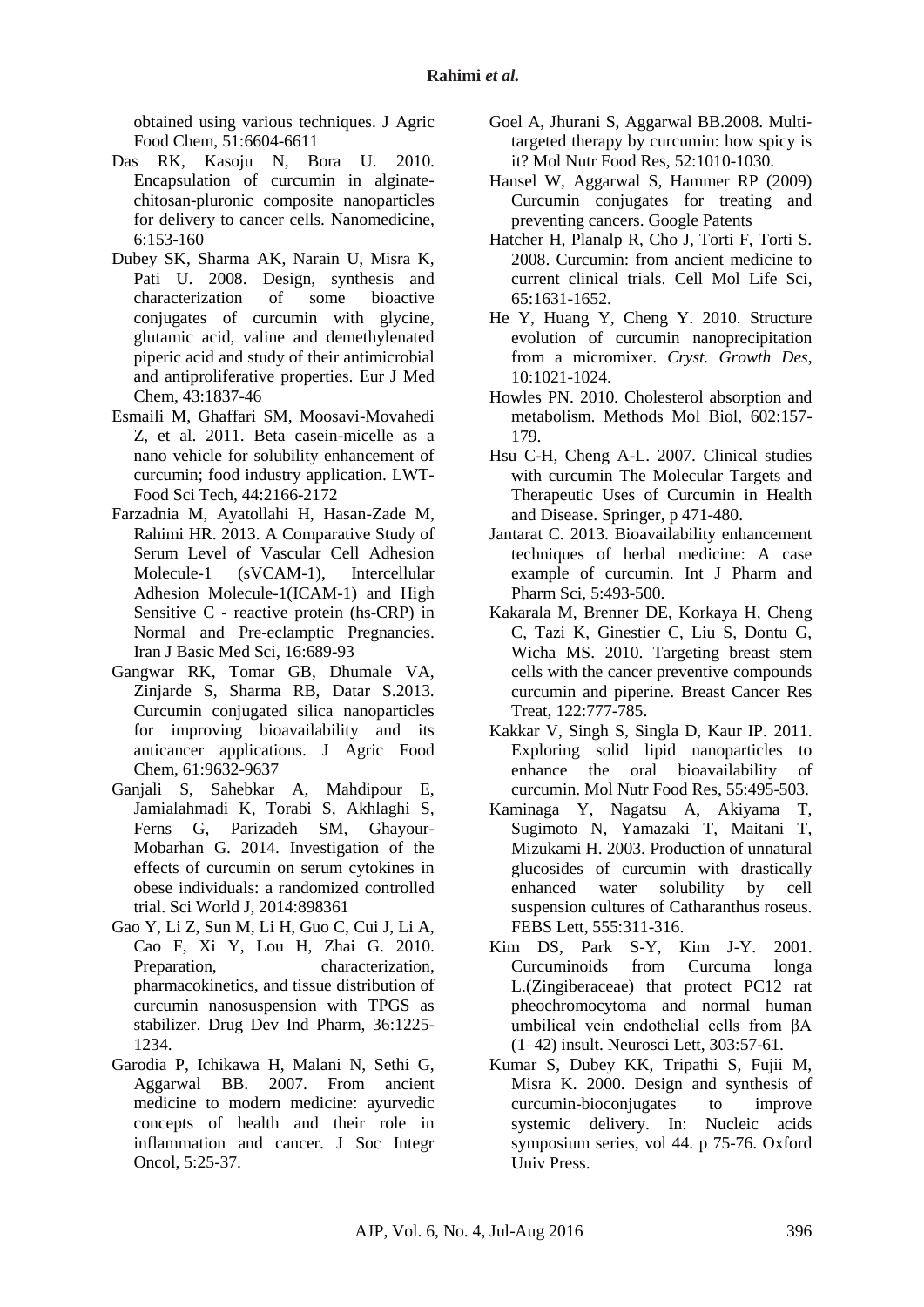- Kunnumakkara AB, Anand P, Aggarwal BB. 2008. Curcumin inhibits proliferation, invasion, angiogenesis and metastasis of different cancers through interaction with multiple cell signaling proteins. Cancer Lett, 269:199-225.
- Lao CD, Ruffin MT Normolle D, Heath DD, Murray SI, Bailey JM, Boggs ME, Crowell J, Rock CL, Brenner DE. 2006. Dose escalation of a curcuminoid formulation. BMC Complement Altern Med, 6:10.
- Li L, Braiteh FS, Kurzrock R. 2005. Liposome-encapsulated curcumin. Cancer, 104:1322-1331.
- Liu C-H, Chang F-Y. 2011. Development and characterization of eucalyptol microemulsions for topic delivery of curcumin. Chem Pharm Bulletin, (Tokyo), 59:172.
- Liu C-H, Chang F-Y, Hung D-K. 2011. Terpene microemulsions for transdermal curcumin delivery: effects of terpenes and cosurfactants. Colloids Surf B Biointerfaces, 82:63-70.
- Liu J, Chen S, Lv L, Song L, Guo S, Huang S. 2013. Recent progress in studying curcumin and its nano-preparations for cancer therapy. Curr Pharm Des, 19:1974- 1993.
- Maheshwari RK, Singh AK, Gaddipati J, Srimal RC. 2006. Multiple biological activities of curcumin: a short review. Life sci, 78:2081-2087.
- Manju S, Sreenivasan K. 2011. Conjugation of curcumin onto hyaluronic acid enhances its aqueous solubility and stability. J Colloid Interface Sci, 359:318-325.
- Mukerjee A, Vishwanatha JK. 2009. Formulation, characterization and evaluation of curcumin-loaded PLGA nanospheres for cancer therapy. Anticancer Res, 29:3867-387.5
- Mulik RS, Mönkkönen J, Juvonen RO, Mahadik KR, Paradkar AR. 2010. Transferrin mediated solid lipid nanoparticles containing curcumin: enhanced in vitro anticancer activity by induction of apoptosis. Int J Pharm, 398:190-203.
- Muqbil I, Masood A, Sarkar FH, Mohammad RM, Azmi AS. 2011. Progress in nanotechnology based approaches to enhance the potential of chemopreventive agents. Cancers, 3:428-445.
- O'Shea RS, Dasarathy S, McCullough AJ. 2010. Alcoholic liver disease. Hepatology, 51:307-328.
- Oskuee RK, Dehshahri A, Shier WT, Ramezani M. 2009. Alkylcarboxylate grafting to polyethylenimine: a simple approach to producing a DNA nanocarrier with low toxicity. J Gene Med, 11:921-32 .
- Pandey MK, Kumar S, Thimmulappa RK, Parmar VS, Biswal S, Watterson AC. 2011. Design, synthesis and evaluation of novel PEGylated curcumin analogs as potent Nrf2 activators in human bronchial epithelial cells. Eur J Pharm Sci, 43:16-24.
- Pathak N, Khandelwal S. 2008. Comparative efficacy of piperine, curcumin and picroliv against Cd immunotoxicity in mice. Biometals, 21:649-661.
- Rachmawati H, Al Shaal L, Muller RH, Keck CM. 2013a. Development of curcumin nanocrystal: physical aspects. J Pharm Sci, 102:204-14 .
- Rachmawati H, Shaal LA, Müller RH, Keck CM. 2013b. Development of curcumin nanocrystal: physical aspects. J pharm sci, 102:204-214.
- Rahimi HR, Oskuee RK.2014. Curcumin From Traditional Iranian Medicine to Molecular Medicine. Razavi Int J Med, 2: e19982
- Ravichandran R. 2013. Development of an Oral Curcumin Nanocrystal Formulation. J Nanotech Eng Med, 3:041007-041007 .
- Ravindran J, Prasad S, Aggarwal BB. 2009. Curcumin and cancer cells: how many ways can curry kill tumor cells selectively? AAPS J, 11:495-510.
- Roco MC.2003. Nanotechnology: convergence with modern biology and medicine. Curr Opin Biotechnol, 14:337-346
- Rushworth SA, Ogborne RM, Charalambos CA, O'Connell MA. 2006. Role of protein kinase C δ in curcumin-induced antioxidant response element-mediated gene expression in human monocytes. Biochem Biophys Res Commun, 341:1007-1016.
- Safavy A, Raisch KP, Mantena S, et al. 2007. Design and Development of Water-Soluble Curcumin Conjugates as Potential Anticancer Agents. J Med Chem, 50:6284- 6288.
- Setthacheewakul S, Mahattanadul S, Phadoongsombut N, Pichayakorn W, Wiwattanapatapee R. 2010. Development and evaluation of self-microemulsifying liquid and pellet formulations of curcumin,